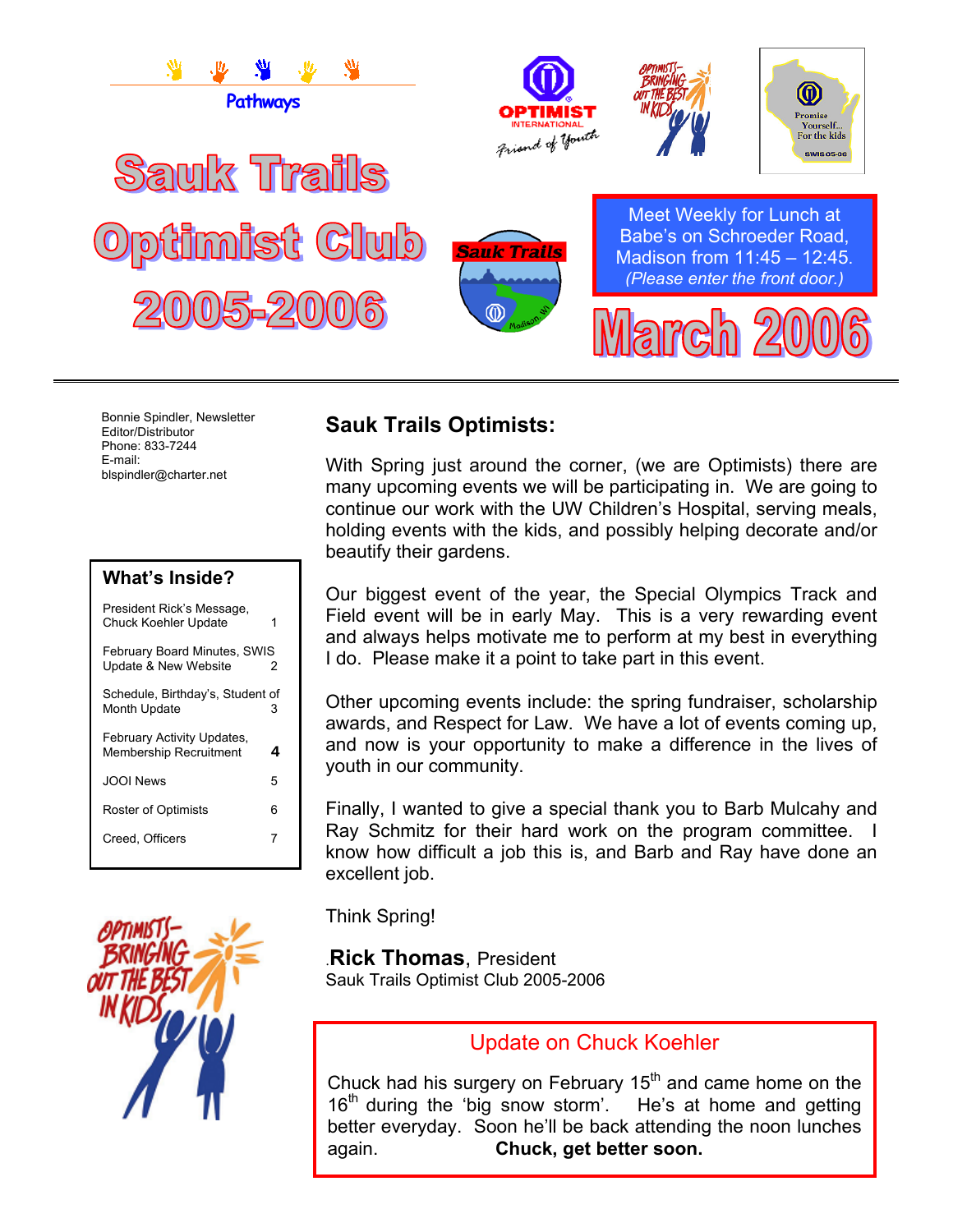**Sauk Trails Optimist Club – STOC Board Minutes, Wisconsin Community Bank, 2/14/2006** 

### **Members in Attendance:**

President: Rick Thomas Vice-Presidents: Greg Hermus, Pete Graven Board Members: Sandy Fischer, Bob Wortinger Secretary/Treasurer: Gene Spindler

President Rick Thomas called the meeting to order at 4:40 pm.

The minutes of the January 10, 2006 Board Meeting were discussed. A motion was made, seconded and passed to approve the minutes of the January Board meeting.

The Financial Report through January 31, 2006 was presented to the Board. A motion was made, seconded and passed to accept the Treasurer's Report.

The membership and Now meetings were discussed by the Board. It was decided that the NOW meeting for March would be cancelled. There will be efforts to contact businesses in the area and make presentations to there staff about our Club and the activities that we are involved with. Members will be contacted to identify businesses for us to contact. We will also need members to make presentations to selected businesses.

Rick Thomas reported on our Childhood cancer program. We will be assisting with serving a lunch to families of childhood cancer on February 19<sup>th</sup>. In mid May we will be planting flowers in an outdoor area at University Hospital as an Optimists in Action Day. On February 12<sup>th</sup> Sheri Holthe organized a valentine card-making event for children with cancer and she had help from six other Optimist members.

The Board discussed the Scholarship Fundraising event. It will be held in early May at the Dry Bean. We will have a Buffet meal served and a silent auction to raise funds to provide support for the Scholarship Program.

The meeting adjourned at 5:30. The next meeting will be on **Tuesday, March 14th at 4:30 P.M. at Wisconsin Community Bank.**

#### **Gene Spindler, Secretary/Treasurer 2005-2006**

The Sauk Trails Board will meet the 2<sup>nd</sup> Tuesday of each month at 4:30. Each board members should put these dates on their calendar: March 14<sup>th</sup>, 2006; April 11<sup>th</sup>; May 9<sup>th</sup>;June 13<sup>th</sup>; July 11<sup>th</sup>; August 8<sup>th</sup>;September 12<sup>th</sup> .

SWIS – Southern Wisconsin Conferences *All officers should put these 2006 dates on their calendar.* 

- $\checkmark$  April 28 29<sup>th</sup> Racine Marriott <br>
→ August 4 5<sup>th</sup> Holiday Inn, Ma
	- Holiday Inn, Madison West



Check out the new SWIS Website at: [www.swisdistrict.org](http://www.swisdistrict.org/) . This website has been redesigned and was made available the beginning of February 2006. Find out more about your SWIS organization…….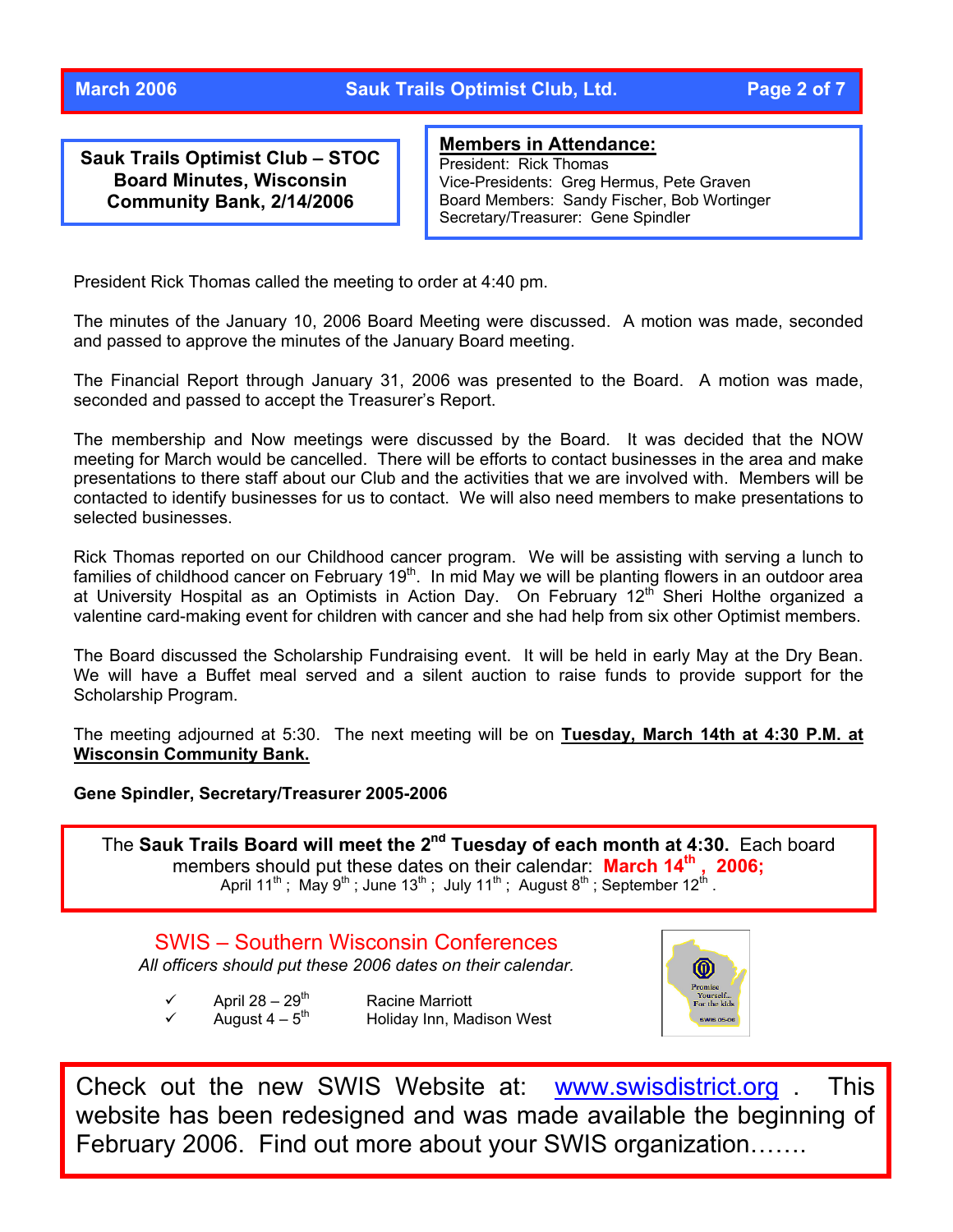## **March 2006 Sauk Trails Optimist Club, Ltd. Page 3 of 7**

#### **February 2006 Schedule**:

Mar  $1<sup>st</sup> - 11:45$ , lunch Babe's Mar  $8^{th}$  – 11:45, lunch Babe's Mar  $15^{th}$  –11:45, lunch Babe's Mar  $22^{nd}$  – 11:45, lunch Babe's Mar  $29^{th} - 11:45$ , lunch Babe's April 22nd UW Band Concert**, (for those who ordered tickets form Kathy Johnson)** April 26<sup>th</sup> (tent) Respect for Law April 29<sup>th</sup> - SWIS Conference May 3<sup>rd</sup> - Annual Silent Auction  *(Fundraiser, Dry Bean)*  May 6<sup>th</sup> - Special Olympics Track May  $13<sup>th</sup>$  (tent) - Optimist in Action May 31 $\mathrm{st}$  (tent) – Scholarship Recognition Other events and activities will be scheduled

and/or rescheduled by the Sauk Trails Board of **Directors** 

# **Happy Birthday**

| 3/2  |
|------|
| 3/3  |
| 3/5  |
| 3/10 |
| 3/11 |
| 3/30 |
| 3/31 |
|      |

## Henry Mason, UW Football Coach

**Henry Mason, receiver's coach for the Badgers will be speaking to our club on March 22. This would be a great opportunity to bring a guest to lunch. This is a great opportunity to showcase our club to potential new members. Mark your calendars now, and make it a point to attend lunch on March 22.**

| <b>DATES</b>           | Location     | <b>Speaker</b>                         | Topic                                      | Lunch                                                     |
|------------------------|--------------|----------------------------------------|--------------------------------------------|-----------------------------------------------------------|
| March 1 <sup>st</sup>  | Babe's       | Denise Bunbury                         | Community<br><b>Coordinator Child Care</b> | Teriyaki Chicken<br>Sandwich or Oriental<br>Chicken Salad |
| March 8 <sup>th</sup>  | Babe's       | Student of the Month                   | Student for Feb/Mar<br>Shares with Club    | Steak Pita Wrap or<br>Veggie Salad                        |
| March 15 <sup>th</sup> | <b>Babes</b> | Peter Cicero from<br>Cicero Endeavors  | Sharing on Cicero<br>Endeavors (tentative) | Fish Sandwich or Cajun<br>Fried Chicken Salad             |
| March $22^{nd}$        | <b>Babes</b> | Henry Mason-UW<br>Football Coach       | <b>UW Football Information</b>             | Rueben or Chicken<br>Taco Salad                           |
| March 29 <sup>th</sup> | <b>Babes</b> | Terry Walsh-Safe<br>Place for Newborns | Safe Place for<br><b>Newborns</b>          | Chicken Sandwich or<br>Spinach Salad                      |



**STUDENT of MONTH > SOM SCHEDULED DATES:**  Mar 8<sup>th</sup> *(Rescheduled from Mar. 22<sup>nd)</sup>*, Apr. 19<sup>th</sup>; May 17<sup>th</sup>.

## **Sauk Trails HONORED the Following Students**

Annie Wilcox Student of Month for October Brigitte Knoll Student of Month for November Eric Bent Student of Month for December Tenzin Dhanze Student of Month for January Micah Student of Month for February *(Rescheduled to March 8th )*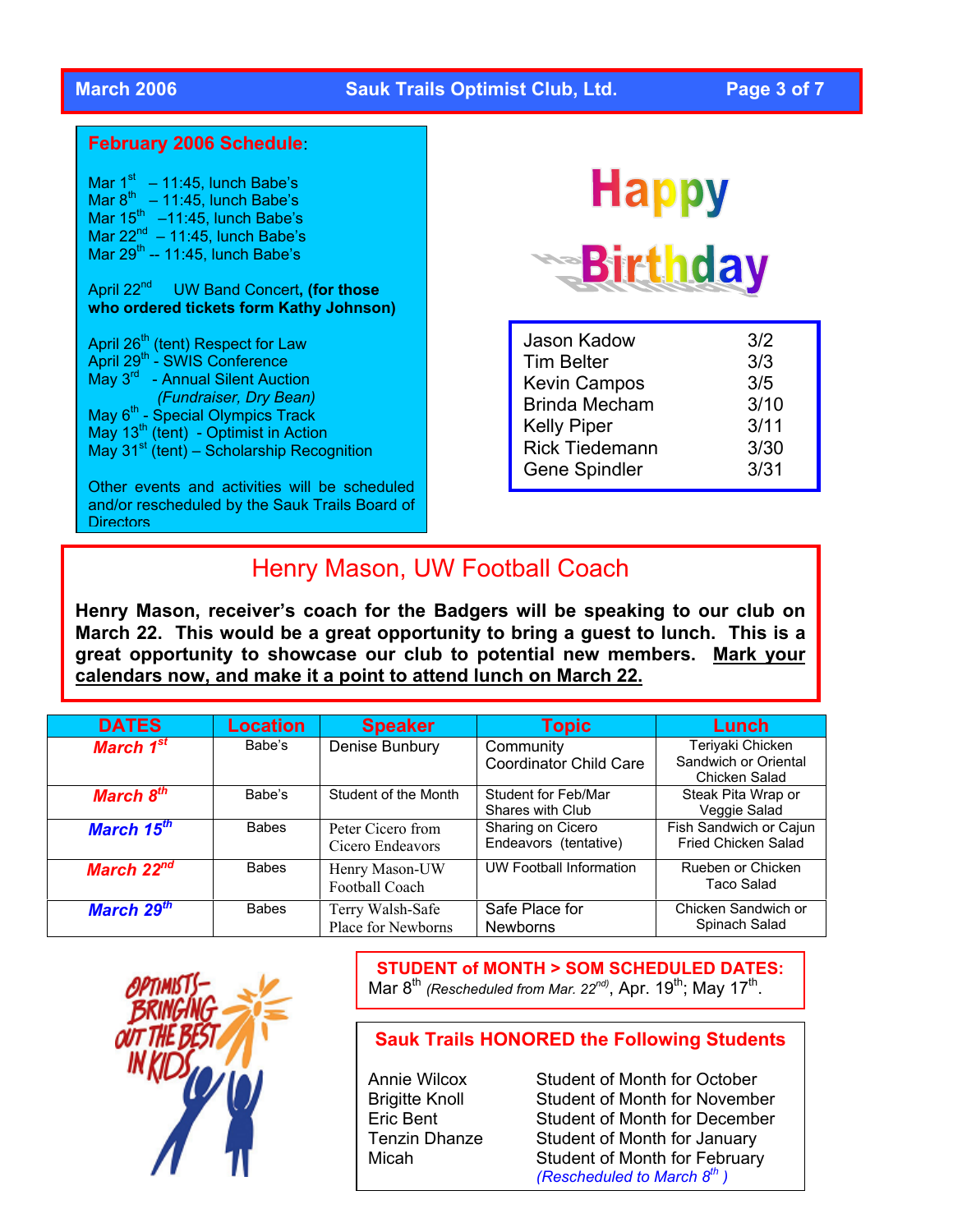## Making Valentine Cards with Kids

On **Sunday, February 12**, Sauk Trails Optimists helped kids stamp and write Valentine cards at UW Hospital for their parents. Sheri Holthe coordinated this event. Optimists that helped that day were: Kelly Piper; Mike Milia; Alison Scherer; Sandy Fischer; and Kristi Campos.

**Update from Kelly Piper**: We volunteered from 2:30 - 4:00 p.m. on Sunday, Feb. 12. We were assigned a craft room which had plenty of supplies, but we brought blank, white cards and cut out heart shapes of various sizes. Sheri and I worked ahead of time to get them ready.

We worked with about five children at the UW Hospital. Most came in with a family member, but some came into the room by themselves. One reason for the low turn out is that family members visit during the weekend, which draws their attention away from activities in the craft room.

One young man, about 12 years old, made five cards to give to his various family members. We weren't able to communicate, *because English was his second language*, but his talented artwork helped break the language barrier. We were really impressed with his skills. Other little girls made just a few cards and became tired quickly. However, we saw each of the children smile for a few minutes while they worked to create their own, personally designed Valentine's Day Cards.

We felt proud to be able to work with all of the children. Some of the STOC members confessed that they weren't artistically talented, but other excelled at making Valentine's Day Cards. Overall, we enjoyed our time with the kids and hope to go back to the hospital and spend more time with the children.

**THANKS to ALL WHO SUPPORTED THE KIDS MAKING VALENTINES.** 

## Sauk Trails Optimist Help Serve Meal at UW Hospital

On **Sunday February 19th**, Kevin Campos, Kristi Campos, Kathy Johnson and Rick Thomas served 30 – 40 adults and children at the UW Hospital. It was very much appreciated by all who attended. **Thanks to all who helped**.

## Membership Recruitment

The membership committee is working on developing a new recruitment tool for our club. We will be putting together a 10 minute presentation that we will be giving to employees of businesses in our area about why they should join a service club, especially Sauk Trails Optimist Club. We need members who would be willing to put on the presentation. If public speaking isn't one of your strengths, we need you to submit at least one person at a local business whom we could contact about giving our presentation. With your help, we can grow our club and serve even more youth.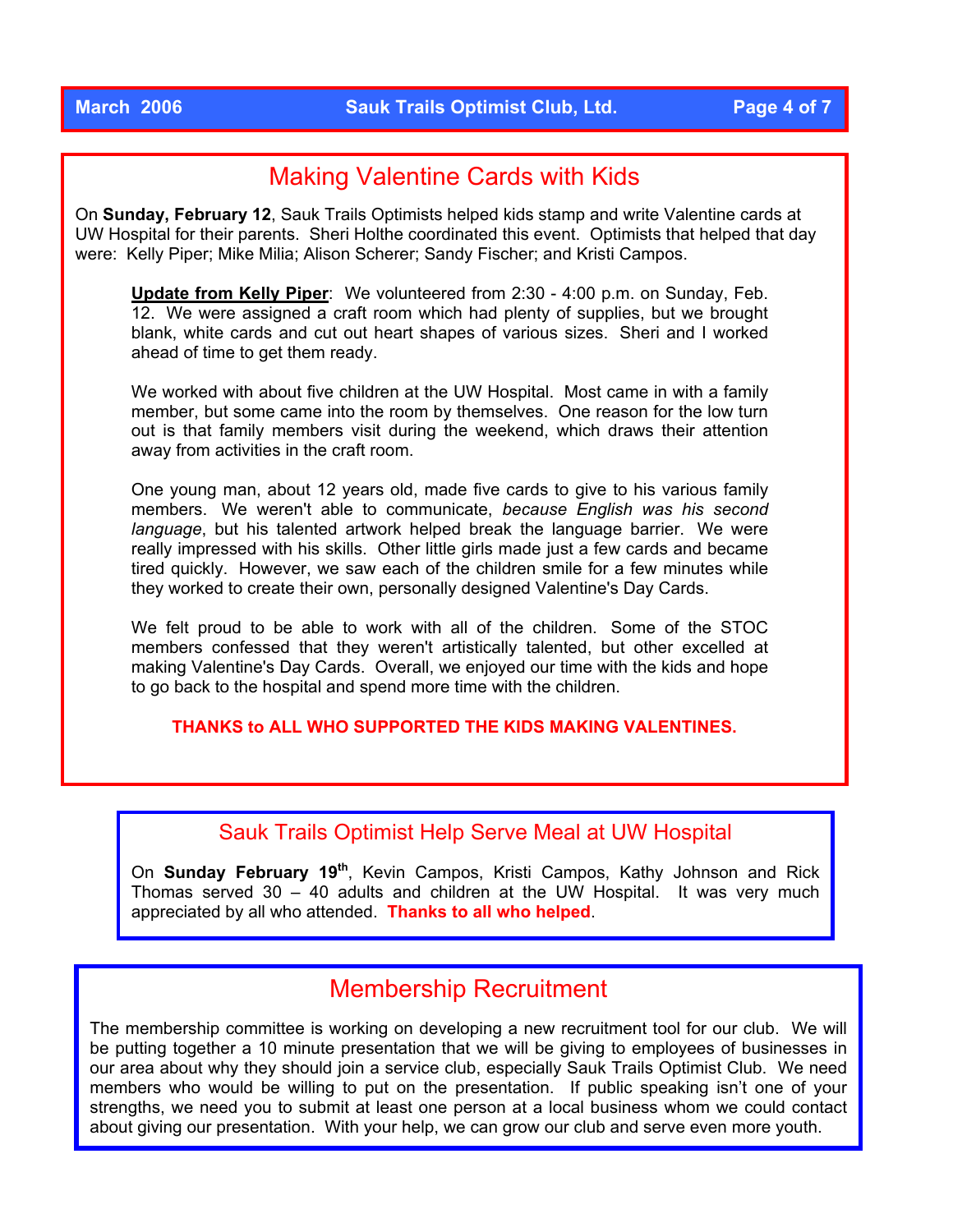## **The JOOI-Ful Spartan**

## **Spartan Youth Service's monthly newsletter**

A letter from the presidents:

Well, this month it's all about unity! We had a great time at district conference and encourage all of you to go next time if you can. At the conference we realized that our JOOI district has some work to do before we can really be effective. From what we understood, our club is one of the strongest and most organized in the district (remember, we haven't met them all), and it will be our responsibility to use our experience to help the district get back together. Our club has some great projects going which we would really like to share with others. Also, we would like us to continue with district wide projects such as the pop-top drive and the SWIS district website. We're counting on you all to help bring our district together!

Secondly, we would like to highlight the **SPIRIT** project. For those of you who are unfamiliar with SPIRIT (Service Inspiring Responsibility In Teens), this program is aimed toward planning a community service day at Memorial High School as well as educating students on the benefits of service. As one of the major service organizations at Memorial, we believe that it is our responsibility to provide full support to this program. Meetings are held Tuesday mornings at 7:30 in the Wisconsin Neighborhood center. We know its early but trust us; it's worth your time. All are welcomed and appreciated!

> Be JOOI-Ful, Kristen Fox and Annie Wilcox Spartan Youth Service co-Presidents

# **Committee News**

# Seniors

It's time to let that inner star shine through! The  $3<sup>rd</sup>$ annual Oakwood talent show is coming up! The date has been tentatively set for March 25<sup>th</sup>, however due to lack of availability, the date may be changed. Be sure to listen to announcements so you don't miss you chance to be a star!

# **Optimists**

Get ready to get out there! The optimist committee is in the planning stages of a partnership with the Ice Age Trail, a recreational trail near Madison. If you enjoy being outside and beautifying your city, this project's for you! Stay in touch for upcoming details.



The crush can sale was a success! The Jefferson committee raised \$44.25 for the Humane Society. They are also planning a puppy chow sale to add to the funds, so if you need some extra hours, pick up a shift to sell at lunch.

# **Fundraising**

The fundraising committee has arranged for a speaker from the Ronald McDonald house to come to our meeting on Wednesday, March 1. The speaker will inform us on the purpose of the house and also give us some pointers on how to collect those tops! Don't miss this**!** 

# **Community**

Crestwood Capers is right around the corner! So far we've had a great amount of people sign up but we're still a little short on Saturday morning. So if you're free, please sign up! Also, if you enjoy completing your service hours during the day, sign up to work the Independent Bake sale.

# School

It's time for our "Service Begins at Home" project. This is our chance to reach future Spartans on the importance of service. This project will consist of a separate training session and then, later, two presentations during the day at either Orchard Ridge or Chavez elementary schools. We need a ton of volunteers, so if you don't mind missing school ☺, come and help out. Remember, the school grounds clean up is currently scheduled on March  $26<sup>th</sup>$  - immediately after school.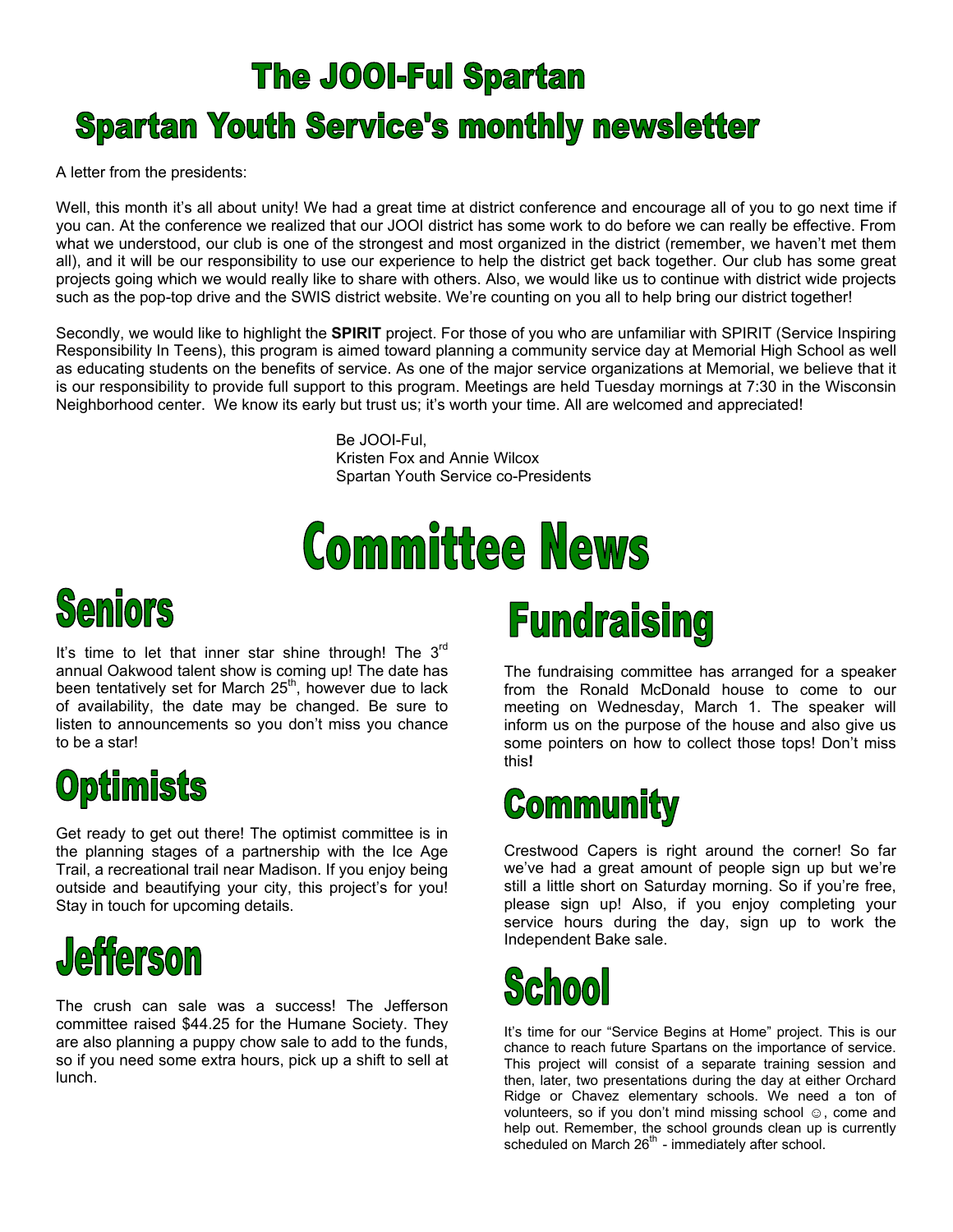#### **Sauk Trails Optimist Club, Ltd. - Membership Roster March 2006 (Updates in Red)**

| Name                          | Company                                                     | Work No.      | Home No.     | Fax No.               | <b>E-Mail Address</b>                                  |
|-------------------------------|-------------------------------------------------------------|---------------|--------------|-----------------------|--------------------------------------------------------|
| <b>BJ</b> Bailey              |                                                             |               |              |                       | Mrfuel4@yahoo.com                                      |
| <b>Steve Bailey</b>           | Crown Dental Laboratory                                     | 271-5537      | 238-8535     | 271-1657              | Sbailey100@aol.com                                     |
| Tim Belter                    | Johnson Bank                                                | 240-1890      | 455-1145     | 240-1870              | tbelter@iohnsonbank.com                                |
| <b>Scott Bodley</b>           | Self Employed                                               | 702-387-2335  | 288-8796     | 217-1873 <sup>©</sup> | <u>seavan4@hotmail.com</u>                             |
| David Braun                   | M&I Bank                                                    | 231-5656      | 217-2182     |                       | David.braun@micorp.com                                 |
| Kevin Campos                  | Campos Financial Group                                      | 235-1030      | 846-2997     | 443-1919              | Kevin@kevincampos.com                                  |
| Kristi Campos                 | Distinctive Dentistry & Facial Aesthetics                   | 836-1422      | 846-2997     |                       | klmilton@hotmail.com                                   |
| Rick Conne                    | H & R Block                                                 | 829-8206      | 833-3793     |                       | rconne@hrblock.com                                     |
| Lori (Handel) Davis           |                                                             |               | 848-9673     |                       | lhandel@tds.net                                        |
| Jerry Edgar, Jr               | SWIS Lt. Gov, Zone 6, 2005-2006                             | 222-7600      | 837-6731     |                       | <u>jerry edgarjr@us.aflac.com</u>                      |
| Sandra Fischer                | Wegner, LLP CPAs & Consulting                               | 442-1920      | 437-8448     | 274-3361              | Sandy.fischer@wegnercpas.com                           |
| Brian Fisher                  | M & I Bank                                                  | 252-5901      | 850-4368     | 283-5713              | Brian.fisher@micorp.com                                |
| Carrie Fluhr                  | Wisconsin Community Bank                                    | 298-1743      | 219-3551     | 298-1710              | Cfluhr.@thewcb.com                                     |
| Daniel Gibson                 | SVA Planners                                                | 826-2322      | 836-4714     |                       | Gibsond@sva.com                                        |
| Peter Graven                  | Independent Bank                                            | 835-9961      | 276-5912     |                       | petegraven@inbank.com                                  |
| Mike Gustafson                | Suby Von Haden                                              | 826-2292      | 831-6914     | 831-4243              | gustafsonm@sva.com                                     |
| Gregory Hermus                | Morgan Stanley                                              | 829-4341      | 845-3820     |                       | Ghbadger@charter.net                                   |
| Donald Higgins                | Higgins Insurance Group                                     | 274-4200      | 824-0914     | 274-4210              | Don@hhig.net                                           |
| Ricki Hoefer                  | <b>Edward</b> Jones                                         | 831-0988      | 833-6268     |                       | Philricki@aol.com                                      |
| Jared Holthe                  | <b>Badger</b> Chiropractic                                  | 277-9330      | 848-2638     |                       | Holthe s@yahoo.com                                     |
| Sheri Holthe                  | <b>Badger</b> Chiropractic                                  | 277-9330      | 848-2638     |                       | Holthe s@vahoo.com                                     |
| Laurie Irwin                  | Special Olympics, Wisconsin                                 | 221-2900      | 233-0543     |                       | lirwin@specialolympicswisconsin.org                    |
| Kathy Johnson                 | Risk Management Strategies, LLC                             | 663-9032      | 663-9032     | 206-666-6435          | Kljohnson@charter.net                                  |
| Jim&Dee Judd                  | Retired                                                     |               | 833-2622     |                       | juddj@thevillages.net                                  |
| Jason Kadow                   | Meicher CPA                                                 | 238-1970 x310 | 827-6707     |                       | asonk@meichercpa.com                                   |
| Dale Kalscheur                | The Neckerman Agency                                        | 238-2686      | 437-4470     | 238-7798              | D kalscheur@neckerman.com                              |
| Carole Klopp                  | <b>Education Consultant</b>                                 | 833-9620      | 833-4561     | 833-9619              | klopp@chorus.net                                       |
| Chuck Koehler                 | Koehler & Associates                                        | 838-7133      | 838-7133     |                       | Koehler01@charter.net                                  |
| Gail Koehler                  | Attic Angels Retirement Center                              |               | 838-7133     |                       | Koehler01@charter.net                                  |
| Mark Kraemer                  | Park Bank                                                   | 283-6810      | 848-6899     | 283-6823              | mkraemer@parkbank.com                                  |
| Joseph Marty                  | M&I Bank - Middleton                                        | 836-1511      | 831-4799     | 836-4425              | loe.marty@micorp.com                                   |
| <b>Todd McMillin</b>          | SWIS Governor, 2005 - 2006                                  | 866-304-6898  | 608-756-9978 |                       | tmcmillin@charter.net                                  |
| Brinda Mecham                 | Crown Dental Laboratory                                     | 271-5537      |              |                       | Brstratton@aol.com                                     |
| Michael Milia                 | Advantage Real Estate 235-1302(cell)                        | 441-7761      | 235-3702     | 441-8471              | mmilia@tds.net                                         |
| Barb (Dwyer) Mulcahy          | Wisconsin Community Bank                                    | 298-1706      | 513-6965     | 298-1710              | bdwyer@thewcb.com                                      |
| Tony Nagin, Jr.               | Badger Tax & Acct Services                                  | 278-1111      | 238-5335     |                       | tony@badgertax.com                                     |
| Kelly Piper                   | Boumatic                                                    | 224-2944      | 237-1383     |                       | kellypiper@charter.net                                 |
|                               |                                                             |               |              |                       |                                                        |
| Janine Richgels               | US Bank, N.A., Pvt Bank Associate                           | 252-4110      | 241-5714     | 252-7652              | Janine richgels@usbank.com                             |
| Diane Riley<br>Alison Scherer | Associated Bank<br>WI Dept of Ag, Trade & Cons. Protection. | 259-4204      | 643-0821     |                       | Sue.riley@associatedbank.com                           |
|                               |                                                             | 224-4761      | 836-0151     |                       | schereraj@hotmail.com                                  |
| John Scherer                  | Trinity Financial Planning                                  | 829-1010      | 836-0151     | 233-7161              | John@trinfin.com<br>Lisa.Schluesche@Associatedbank.com |
| Lisa Schluesche               | Associated Bank                                             | 259-2052      | 441-9269     |                       |                                                        |
| Ray Schmitz                   | Retired                                                     |               | 233-3786     |                       | Ischmitz@chorus.net                                    |
| Phil Schrabeck                | <b>AMCORE Bank</b>                                          | 821-1918      | 821-0980     |                       | pschrabeck@amcore.com                                  |
| Mary Schwartz                 | Waddell & Reed                                              | 442-1500      | 437-2233     |                       | Mnorrb@aol.com                                         |
| Jacci See                     | First Weber Group                                           | 828-5105      | 827-6326     | 836-3102              | Seej@firstweber.com                                    |
| Bonnie Spindler               | Semi-Retired, Computer Trainer                              | 833-7244      | 833-7244     |                       | Blspindler@charter.net                                 |
| Gene Spindler                 | Retired (E-Mail UPDATE)                                     |               | 833-7244     |                       | genespindler@charter.net                               |
| Christina Smith-Wilkie        | Associated Bank                                             | 833-1444      | 827-0222     |                       | Christina.SmithWilkie@Associatedbank.com               |
| Jill Thomas                   | First Business Bank                                         | 232-5924      | 850-4250     | 232-5920              | jthomas@fbbmadison.com                                 |
| Rick Thomas                   | Drycleaners Consultant                                      | 271-1088      | 274-0528     |                       | Jathoma2@facstaff.wisc.edu                             |
| Jennifer Tiedemann            | Business Owner, Domestic Eng.                               | 845-6367      | 845-6367     |                       | rtiedemann@tds.net                                     |
| Rick Tiedemann                | Morgan Stanley                                              | 829-2882      | 845-6367     |                       | rtiedemann@tds.net                                     |
| Amy Tripp                     |                                                             |               |              |                       | No E-Mail                                              |
| <b>Bob Wortinger</b>          | Kiesling Associates                                         | 664-9110      | 829-3926     | 273-2383              | Rwortinger@kiesling.com                                |